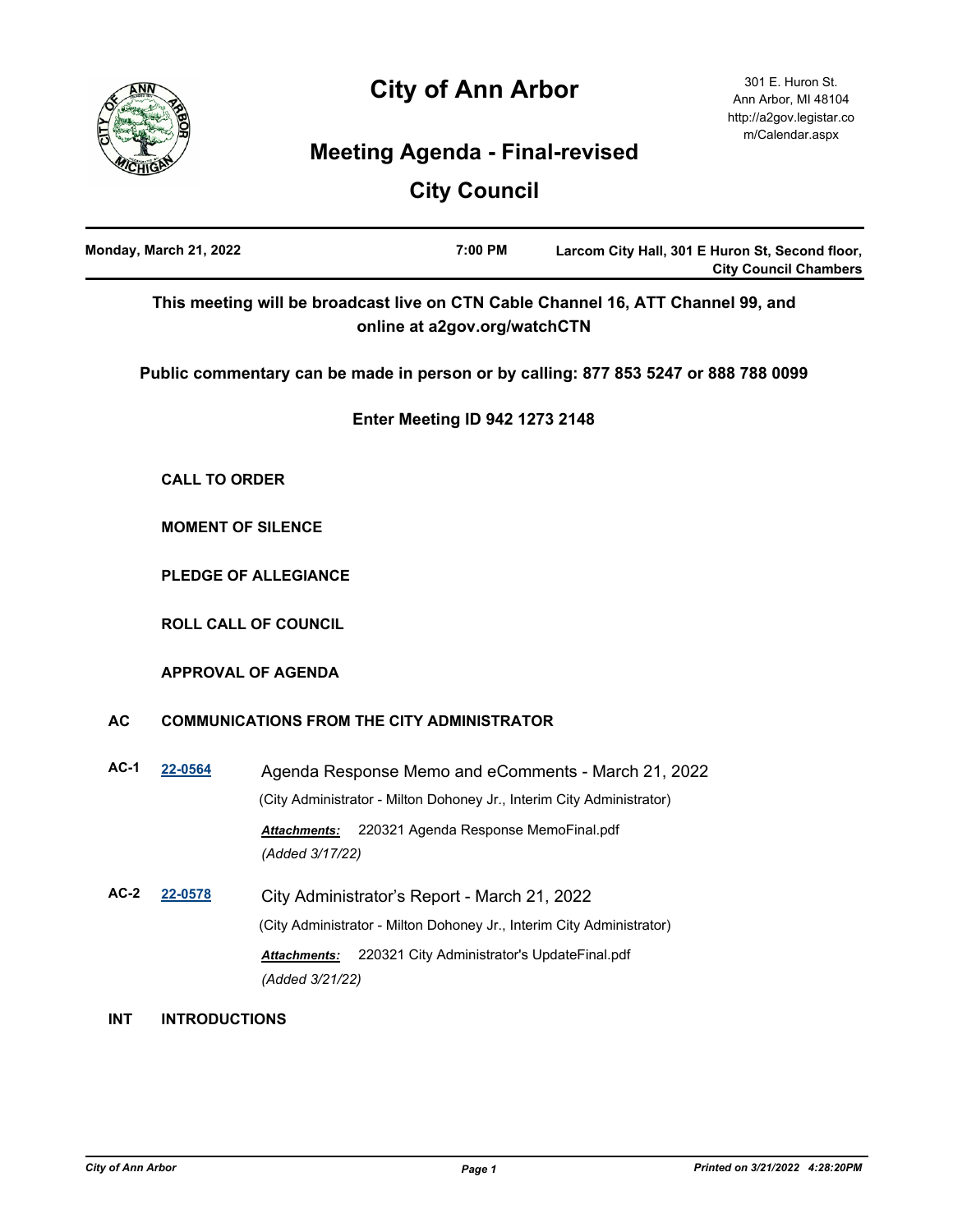**PUBLIC COMMENTARY - RESERVED TIME (3 MINUTES PER SPEAKER)**

**\* (SPEAKERS ARE NOT PERMITTED TO GRANT THEIR RESERVED TIME TO AN ALTERNATE SPEAKER)**

**\* ACCOMMODATIONS CAN BE MADE FOR PERSONS NEEDING ASSISTANCE WHILE ADDRESSING COUNCIL**

**FOR ZOOM MEETINGS, PHONE CALLERS CAN PRESS \*9 TO RAISE HANDS AND \*6 TO UNMUTE THEIR PHONES WHEN CALLED UPON TO SPEAK.**

- **1. Kirk Westphal Resolution to Approve the Hiring of Milton Dohoney Jr as City Administrator (DC-3) (In Person)**
- **2. Trische Duckworth Resolution to Approve the Hiring of Milton Dohoney Jr as City Administrator (DC-3); ARPA Funding (Phone)**
- **3. Glenn Nelson ARPA Funding (Phone)**
- **4. Devin Meyrer ARPA Funding (Phone)**
- **CC COMMUNICATIONS FROM COUNCIL**

#### **MC COMMUNICATIONS FROM THE MAYOR**

**MC-1 [22-0568](http://a2gov.legistar.com/gateway.aspx?M=L&ID=29746)** Nominations and Appointments for March 21, 2022 (Mayor's Office) *(Added 3/17/22) (Revised 3/18/22)*

#### **CA CONSENT AGENDA**

| $CA-1$ | 22-0479 | Resolution to Approve Street Closings for the Burns Park Run - Sunday,<br>May 1, 2022 from 7:00 AM until 11:00 AM |
|--------|---------|-------------------------------------------------------------------------------------------------------------------|
|        |         | (Community Services - Derek Delacourt, Community Services Area Administrator)                                     |
|        |         | Burns Park Run Map.pdf<br><b>Attachments:</b>                                                                     |
| $CA-2$ | 22-0480 | Resolution to Approve Street Closings for the Dexter-Ann Arbor Run on<br>Sunday, June 5, 2022                     |
|        |         | (Community Services - Derek Delacourt, Community Services Area Administrator)                                     |
|        |         | DX-AA Maps.pdf<br><b>Attachments:</b>                                                                             |
| $CA-3$ | 22-0478 | Resolution to Close Streets for the 21st Annual Mayor's Green Fair, Friday,<br>June 10, 2022                      |
|        |         | (Community Services - Derek Delacourt, Community Services Area Administrator)                                     |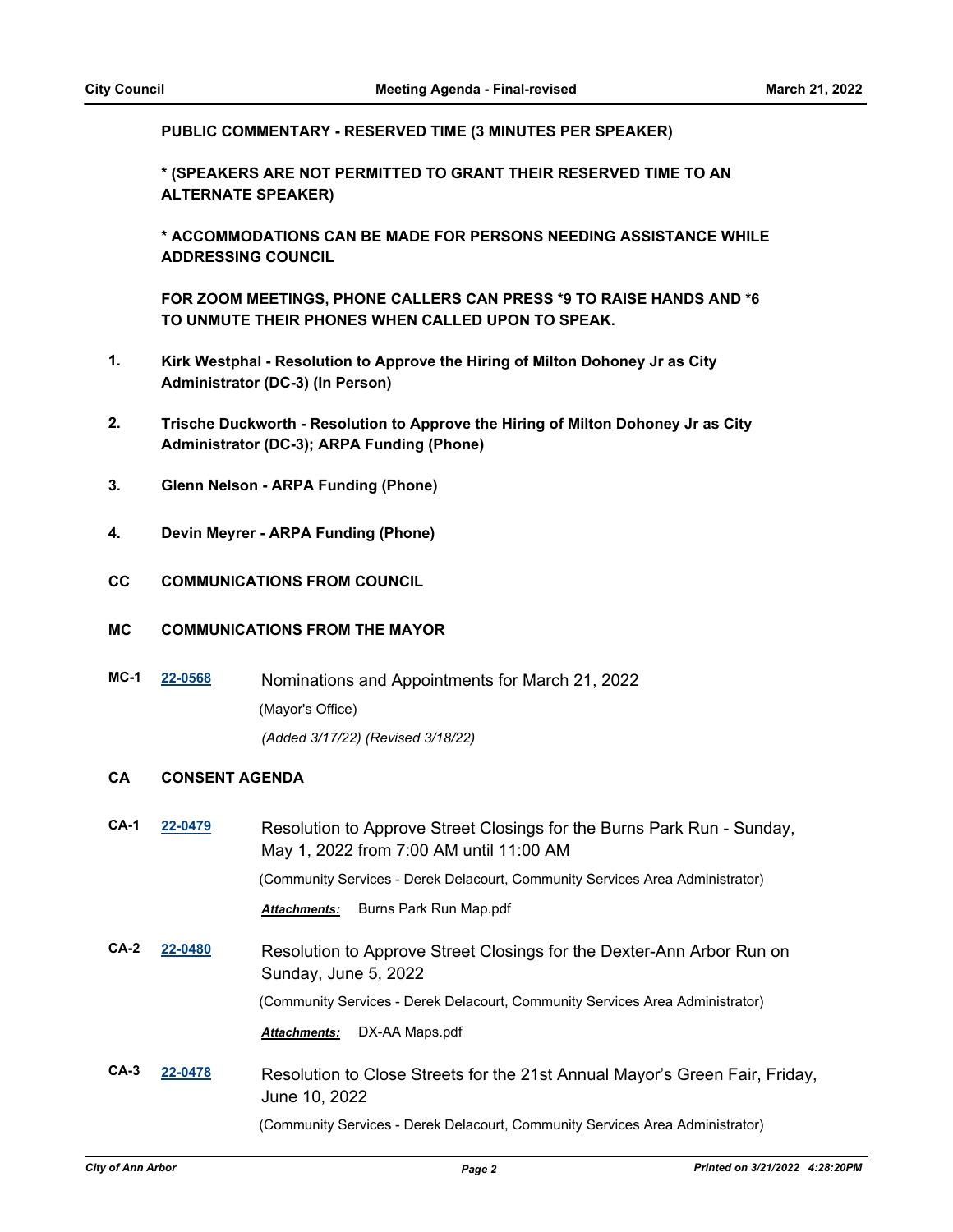| <b>Attachments:</b> | Mayor's Green Fair Map.pdf |
|---------------------|----------------------------|
| (Revised 3/15/22)   |                            |

- **CA-4 [22-0477](http://a2gov.legistar.com/gateway.aspx?M=L&ID=29661)** Resolution to Endorse Ann Arbor's Participation in Earth Hour 2022 (Sustainability and Innovations Unit - Missy Stults, Sustainability & Innovations Manager)
- **CA-5 [22-0404](http://a2gov.legistar.com/gateway.aspx?M=L&ID=29591)** Resolution to Appropriate Funding for the Professional Services Agreement with Stantec Consulting Services, Inc. for RFP 21-24 - City of Ann Arbor Hazard Mitigation Plan Update (\$145,238) (8 Votes Required)

(Fire Services - Mike Kennedy, Fire Chief)

*Attachments:* Agreement Stantec fully executed.pdf

**CA-6 [22-0307](http://a2gov.legistar.com/gateway.aspx?M=L&ID=29494)** Resolution to Approve Agreement with The Regents of the University of Michigan for Municipal Parking Citation Processing, Collections and Record Management Services

(Treasury Services - Mike Pettigrew, Treasurer)

*Attachments:* 2022 U of M Parking Contract - FINAL.pdf

**CA-7 [22-0410](http://a2gov.legistar.com/gateway.aspx?M=L&ID=29594)** Resolution to Accept a Water Main Easement at 3885 Research Park Drive from SIS Kona, LLC **(8 Votes Required)**

(City Attorney Services - Kevin S. McDonald, Interim City Attorney)

- *Attachments:* 3885 Research Park Drive Watermain Map.pdf
- **CA-8 [22-0458](http://a2gov.legistar.com/gateway.aspx?M=L&ID=29642)** Resolution to Approve a Contract with Dykema Gossett, P.L.L.C. for State and Federal Lobbying Services (\$120,000.00/year)

(City Administrator - Milton Dohoney Jr., Interim City Administrator)

- Attachments: PSA Dykema Lobbying Services EXT.pdf, 220228\_Lobbying\_RFP\_Recommendation.pdf, PROPOSAL\_DYKEMA.pdf, PROPOSAL\_ThornRun.pdf, PROPOSAL\_GCSI.pdf
- **CA-9 [22-0427](http://a2gov.legistar.com/gateway.aspx?M=L&ID=29611)** Resolution to Approve the Collective Bargaining Agreement between the City of Ann Arbor and Deputy Police Chiefs effective January 1, 2022 - December 31, 2024

(Human Resouces - Marc Thompson, Interim Human Resources Director)

*Attachments:* DC CBA 2022 - 2024 Clean 3.10.22.pdf

**CA-10 [22-0503](http://a2gov.legistar.com/gateway.aspx?M=L&ID=29681)** Resolution to Approve the Collective Bargaining Agreement between the City of Ann Arbor and AFSCME Local 369, effective January 1, 2022 - December 31, 2025

(Human Resources - Marc Thompson, Interim Human Resources Director)

*Attachments:* AFSCME 2022 - 2025 03102022 (002).pdf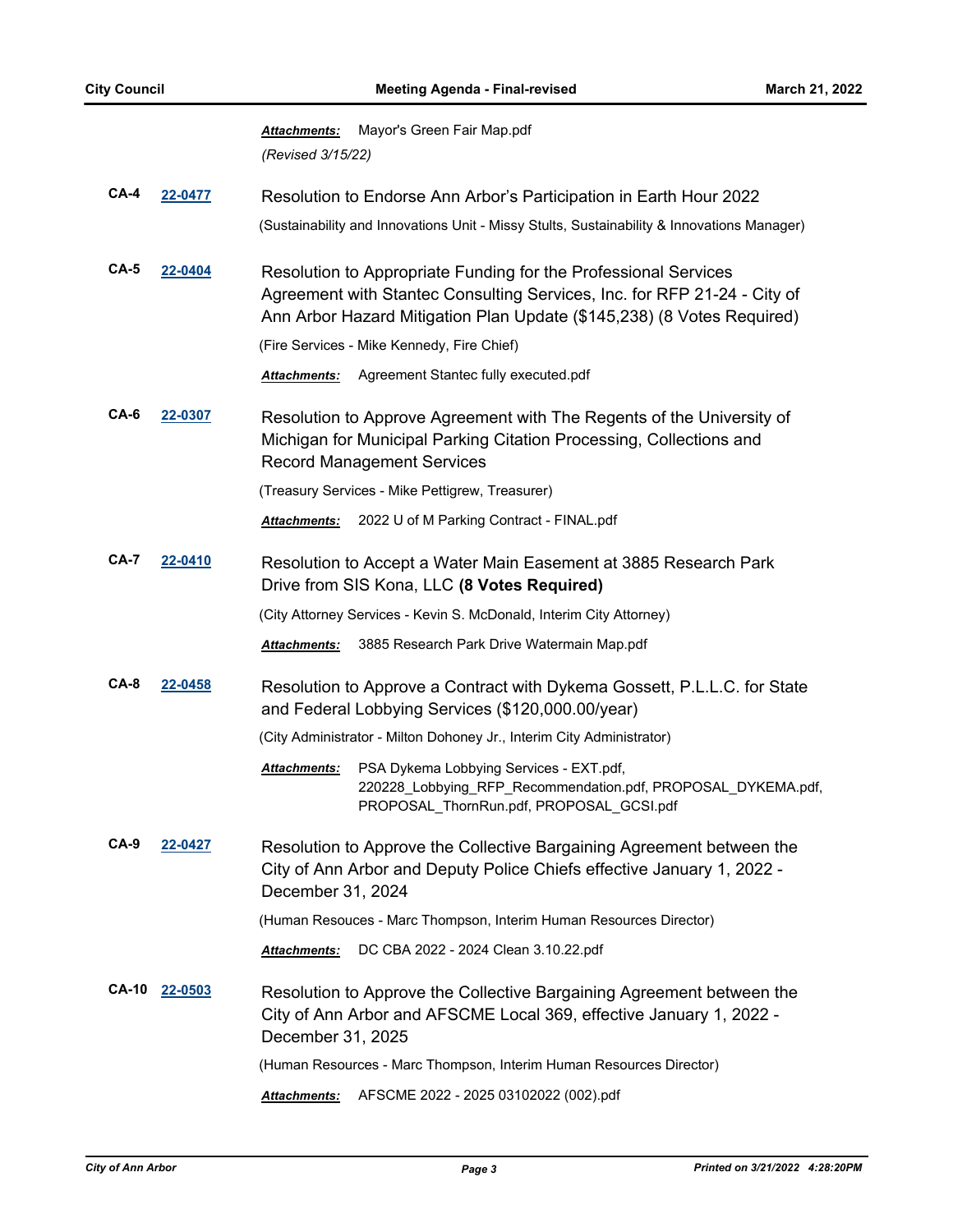#### **PH PUBLIC HEARINGS (3 MINUTES PER SPEAKER)**

## **FOR ZOOM MEETINGS, PHONE CALLERS CAN PRESS \*9 TO RAISE HANDS AND \*6 TO UNMUTE THEIR PHONES WHEN CALLED UPON TO SPEAK.**

#### **A APPROVAL OF COUNCIL MINUTES**

**A-1 [22-0540](http://a2gov.legistar.com/gateway.aspx?M=L&ID=29718)** Regular Session Meeting Minutes of March 7, 2022 (City Clerk - Jacqueline Beaudry)

> *Attachments:* 03-07-22 Draft Minutes.pdf, 3-7 Emails.pdf *(Added 3/14/22) (Attachment Added 3/17/22)*

#### **B ORDINANCES - SECOND READING**

#### **C ORDINANCES - FIRST READING**

- **C New Business Staff:**
- **C-1 [22-0222](http://a2gov.legistar.com/gateway.aspx?M=L&ID=29409)** An Ordinance to Amend Chapter 55 (Zoning), Rezoning of 0.5 Acre from TWP (Township District) to R1B (Single-Family District), Wilson-Barry Property, 614 Riverview Drive, (CPC Recommendation: Approval - 9 Yeas and 0 Nays)

(City Planning Commission - Derek Delacourt, Community Services Area Administrator)

Attachments: 614 Riverview Zoning Ordinance.pdf, 614 Riverview A & Z Staff Report w Attachments.pdf, 5-7-2019 CPC Approved Minutes.pdf

#### **D MOTIONS AND RESOLUTIONS**

#### **DC Unfinished Business - Council:**

**DC-1 [22-0459](http://a2gov.legistar.com/gateway.aspx?M=L&ID=29643)** Resolution to Appoint Cherish Smith to the Energy Commission **(7 Votes Required)**

(Mayor's Office)

*Sponsors:* Taylor *(Referred from 3/7/22 Regular Session)*

## **DC New Business - Council:**

- **DC-2 [22-0490](http://a2gov.legistar.com/gateway.aspx?M=L&ID=29674)** Resolution to Endorse the Protecting Community Television Act (HR 6219/S 3361) (Council Policy Agenda Committee)
	- *Sponsors:* Council Policy Agenda Committee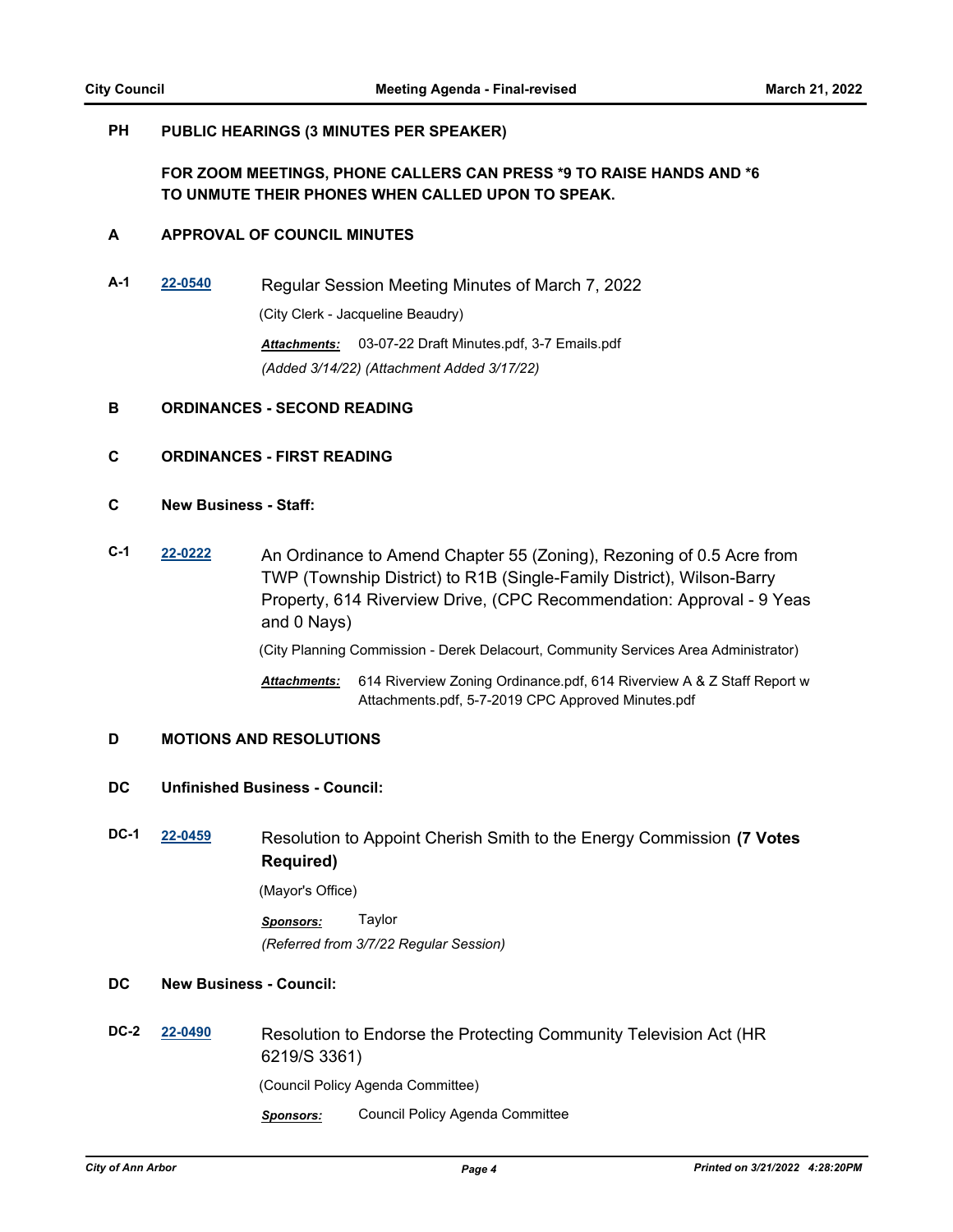| $DC-3$      | 22-0499 | Resolution to Approve the Hiring of Milton Dohoney Jr. as City<br>Administrator                                                                                                                         |                                                                                                                             |  |
|-------------|---------|---------------------------------------------------------------------------------------------------------------------------------------------------------------------------------------------------------|-----------------------------------------------------------------------------------------------------------------------------|--|
|             |         | (Council Administration Committee)                                                                                                                                                                      |                                                                                                                             |  |
|             |         | <b>Sponsors:</b>                                                                                                                                                                                        | <b>Council Administration Committee</b>                                                                                     |  |
|             |         | <b>Attachments:</b><br>(Attachment Added 3/18/22)                                                                                                                                                       | Interim City Administrator Summary 3.6.22.pdf                                                                               |  |
| DC-4        | 22-0501 | Resolution to Advance Sustainable Food Options at City Facilities and<br>Events                                                                                                                         |                                                                                                                             |  |
|             |         | (City Council)                                                                                                                                                                                          |                                                                                                                             |  |
|             |         | <b>Sponsors:</b>                                                                                                                                                                                        | Nelson                                                                                                                      |  |
| <b>DC-5</b> | 22-0481 | Resolution Setting a Public Hearing on the Application of Sartorius<br>BioAnalytical Instruments, for an Industrial Facilities Exemption Certificate<br>in Industrial Development District No. 2021-001 |                                                                                                                             |  |
|             |         | (Community Services - Derek Delacourt, Community Services Area Administrator)                                                                                                                           |                                                                                                                             |  |
|             |         | <b>Sponsors:</b>                                                                                                                                                                                        | Taylor                                                                                                                      |  |
|             |         | <b>Attachments:</b>                                                                                                                                                                                     | PA 198-Sartorius-Application.pdf, City of Ann Arbor Tax Abatement Policy,<br>Guidelines and Criteria - December 4, 2006.pdf |  |
|             |         | (Added 3/15/22)                                                                                                                                                                                         |                                                                                                                             |  |
| $DC-6$      | 22-0546 | Resolution to Approve Downtown Street Closures for Restaurant and<br><b>Retail Use</b>                                                                                                                  |                                                                                                                             |  |
|             |         | (City Council)                                                                                                                                                                                          |                                                                                                                             |  |
|             |         | <b>Sponsors:</b><br>(Added 3/15/22)                                                                                                                                                                     | Briggs, Song and Ramlawi                                                                                                    |  |
|             |         |                                                                                                                                                                                                         |                                                                                                                             |  |

- **DB New Business Boards and Commissions:**
- **DS New Business Staff:**

**CLOSED SESSION UNDER THE MICHIGAN OPEN MEETINGS ACT, INCLUDING BUT NOT LIMITED TO, LABOR NEGOTIATIONS STRATEGY, PURCHASE OR LEASE OF REAL PROPERTY, PENDING LITIGATION AND ATTORNEY/CLIENT PRIVILEGED COMMUNICATIONS SET FORTH OR INCORPORATED IN MCLA 15.268 (C), (D) (E), AND (H).**

## **E & F CLERK'S REPORT OF COMMUNICATIONS, PETITIONS AND REFERRALS**

- **E The following communications were referred as indicated:**
- **E-1 [22-0430](http://a2gov.legistar.com/gateway.aspx?M=L&ID=29614)** Energy Commission Resolution of Support of Solar Installations at City **Facilities**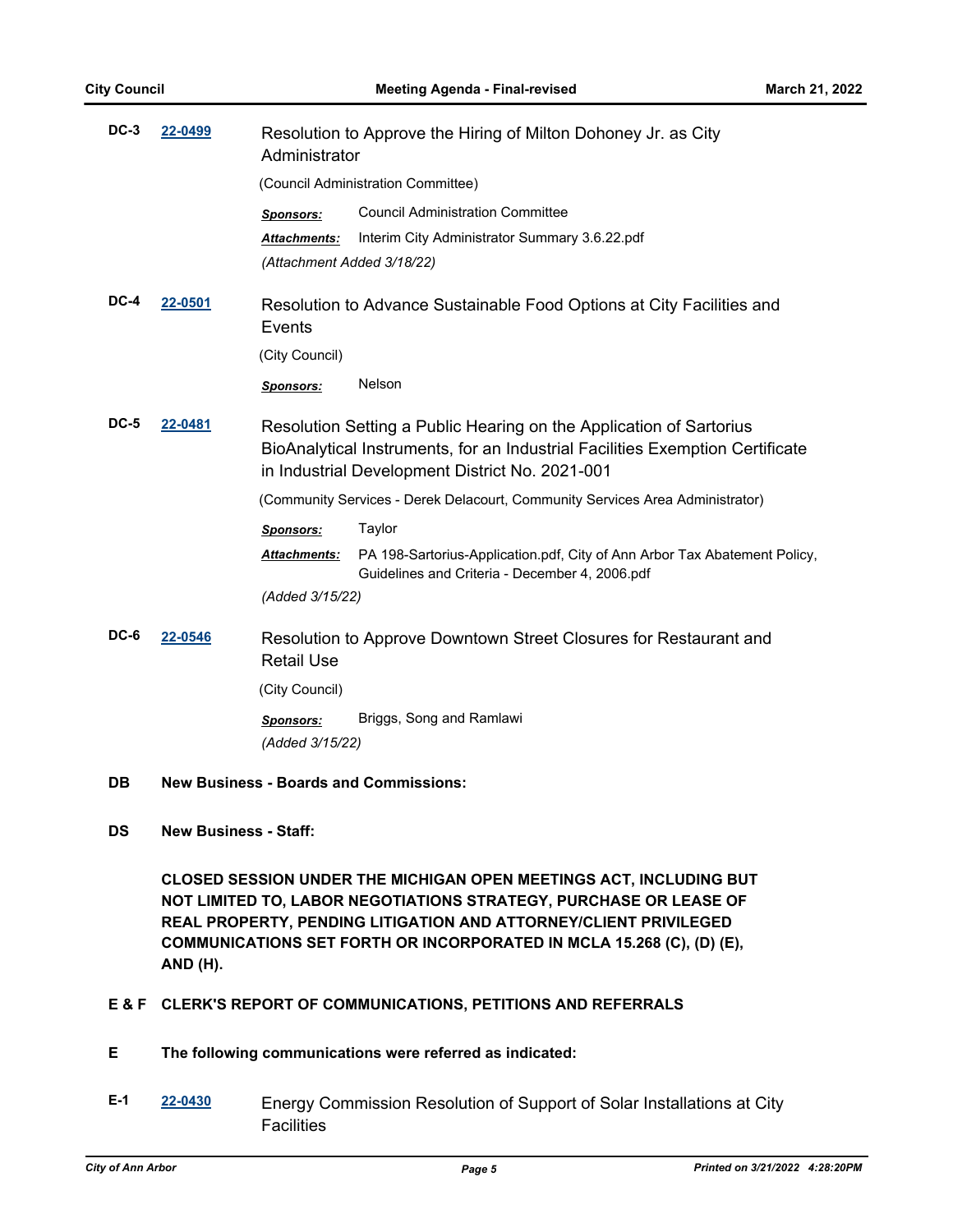(Energy Commission)

Resolution of Support of Solar Installations at City Facilities\_Energy Commission2.pdf *Attachments:*

#### **F The following minutes were received for filing:**

- **F-1 [22-0168](http://a2gov.legistar.com/gateway.aspx?M=L&ID=29359)** Minutes of the December 14, 2021 PAC Meeting (Park Advisory Commission) *Attachments:* 12-14-2021 PAC Minutes.pdf
- **F-2 [22-0202](http://a2gov.legistar.com/gateway.aspx?M=L&ID=29389)** Ann Arbor Housing Commission Board Minutes December 20, 2021 (Housing Commission)
	- *Attachments:* AAHC Board Minutes Dec 20, 2021.pdf
- **F-3 [22-0219](http://a2gov.legistar.com/gateway.aspx?M=L&ID=29406)** Council Liquor License Review Committee Meeting Minutes of January 11, 2022

(City Clerk - Jacqueline Beaudry)

*Attachments:* 011122 Liquor Committee Minutes.pdf

**F-4 [22-0232](http://a2gov.legistar.com/gateway.aspx?M=L&ID=29419)** Center of the City Minutes January 6, 2022 (Center of the City Task Force)

*Attachments:* COC Draft Minutes January 6, 2022

**F-5 [22-0260](http://a2gov.legistar.com/gateway.aspx?M=L&ID=29447)** Ann Arbor Housing Commission Board Minutes January 26, 2022 (Housing Commission)

*Attachments:* AAHC Board Minutes 1.26.2022.pdf

**F-6 [22-0290](http://a2gov.legistar.com/gateway.aspx?M=L&ID=29477)** Minutes of the January 25, 2022 PAC Meeting (Park Advisory Commission)

*Attachments:* 1-25-2022 PAC Meeting Minutes.pdf

**F-7 [22-0408](http://a2gov.legistar.com/gateway.aspx?M=L&ID=29592)** Greenbelt Advisory Commission Minutes for December 2, 2021 (Greenbelt Advisory Commission (GAC))

*Attachments:* GAC Meeting Minutes 12-2-21.pdf

**F-8 [22-0413](http://a2gov.legistar.com/gateway.aspx?M=L&ID=29597)** Council Policy Agenda Committee Minutes- November 16, 2021 (Council Policy Agenda Committee)

*Attachments:* 211116 Council Policy Agenda Comittee Minutes.pdf

**F-9 [22-0421](http://a2gov.legistar.com/gateway.aspx?M=L&ID=29605)** Election Commission Meeting Minutes of October 12, 2021 (City Clerk - Jacqueline Beaudry)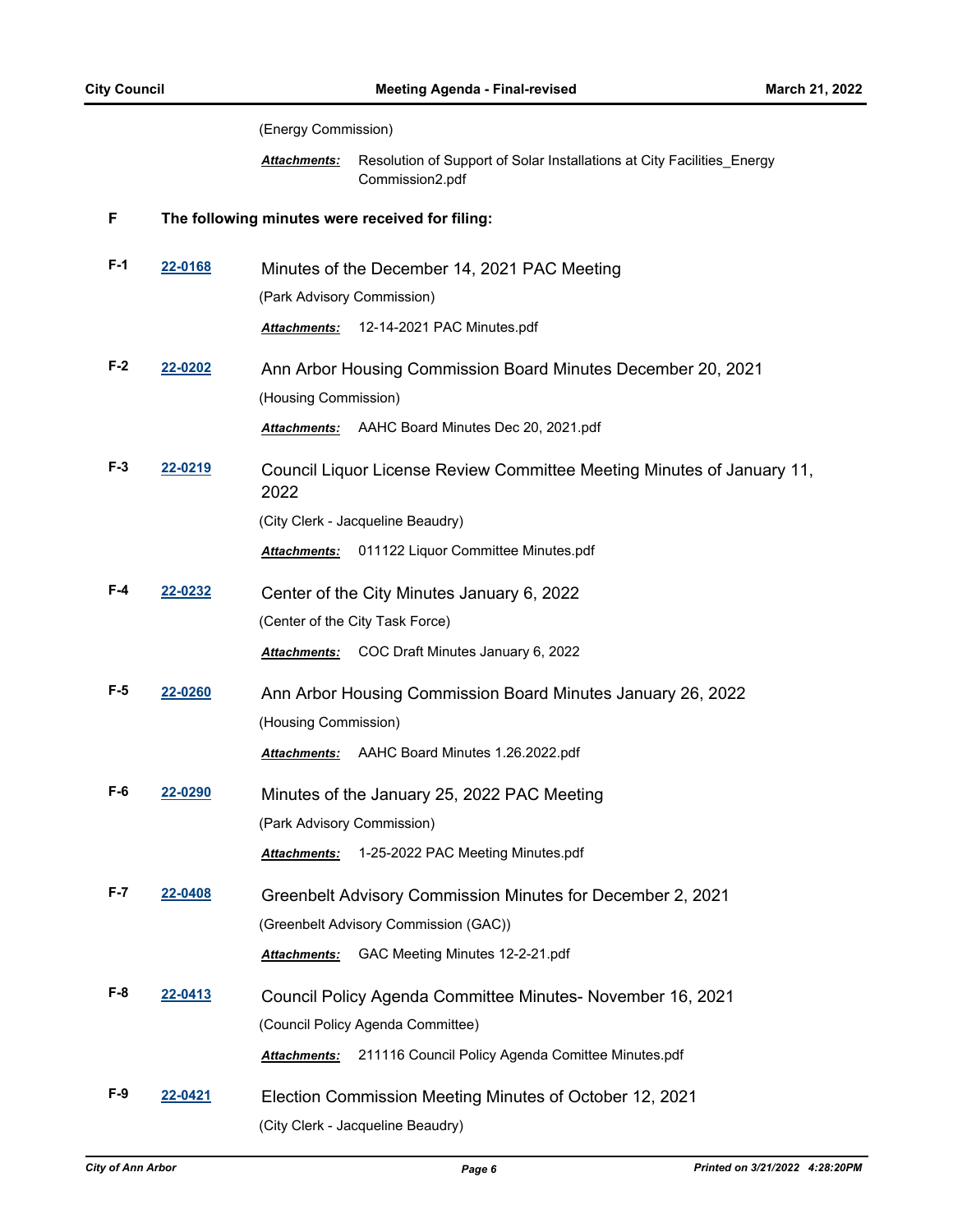*Attachments:* EC MInutes 2021-10-12.pdf

- **F-10 [22-0434](http://a2gov.legistar.com/gateway.aspx?M=L&ID=29618)** DDA Board, Executive, Operations, and Finance Committees Meeting Minutes for January 2022. (Downtown Development Authority - Jeff Watson, Executive Director) *Attachments:* DDA Minutes January 2022.pdf
- **F-11 [22-0435](http://a2gov.legistar.com/gateway.aspx?M=L&ID=29619)** DDA Capital Improvements, Operations, and Finance Committees Meeting Minutes for February 2022.
	- (Downtown Development Authority Jeff Watson, Executive Director)
		- *Attachments:* DDA Minutes February 2022.pdf
- **F-12 [22-0438](http://a2gov.legistar.com/gateway.aspx?M=L&ID=29622)** Downtown Area Citizens Advisory Council Minutes for February 1, 2022. (Downtown Development Authority - Jeff Watson, Executive Director) *Attachments:* CAC Minutes 2-1-2022.pdf
- **F-13 [22-0439](http://a2gov.legistar.com/gateway.aspx?M=L&ID=29623)** Downtown Area Citizens Advisory Council Meeting Minutes for March 1, 2022.
	- (Downtown Development Authority Jeff Watson, Executive Director)
	- *Attachments:* CAC Minutes 3-1-2022.pdf
- **F-14 [22-0444](http://a2gov.legistar.com/gateway.aspx?M=L&ID=29628)** Insurance Board Meeting Minutes January 27, 2022 (Insurance Administration, Board of)
	- Insurance Board Minutes 01.27.22.pdf, December 2021 Loss Run AA Insurance Board.pdf *Attachments:*
- **F-15 [22-0452](http://a2gov.legistar.com/gateway.aspx?M=L&ID=29636)** Insurance Board Meeting Minutes February 24, 2022 (Insurance Administration, Board of - Michael Pettigrew)
	- Insurance Board Minutes 02.24.22.pdf, January 2022 Loss Run AA Insurance Board.pdf *Attachments:*
- **F-16 [22-0489](http://a2gov.legistar.com/gateway.aspx?M=L&ID=29673)** Council Administration Committee Minutes January 11 and February 8, 2022
	- (Council Administration Committee)
	- Attachments: 220111 Council Administration Committee Minutes Final.pdf, 220208 Council Administration Comimttee Minutes Final.pdf

### **G COMMUNICATIONS FROM THE CITY ATTORNEY**

### **PUBLIC COMMENT - GENERAL (3 MINUTES EACH)**

## **FOR ZOOM MEETINGS, PHONE CALLERS CAN PRESS \*9 TO RAISE HANDS AND \*6 TO UNMUTE THEIR PHONES WHEN CALLED UPON TO SPEAK.**